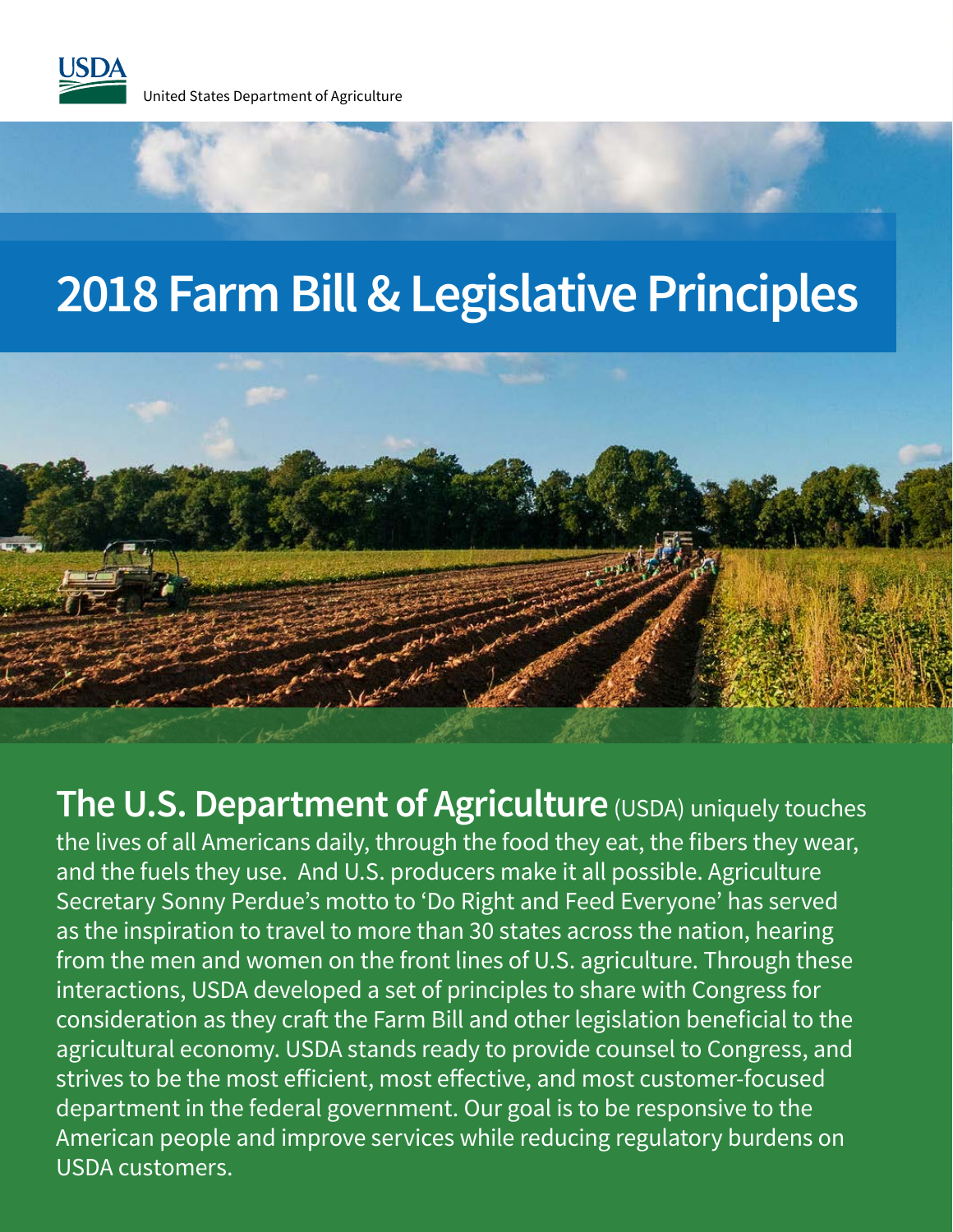# **USDA supports legislation that will…**

#### Farm Production & Conservation

- Provide a farm safety net that helps American farmers weather times of economic stress without distorting markets or increasing shallow loss payments.
- Promote a variety of innovative crop insurance products and changes, enabling farmers to make sound production decisions and to manage operational risk.
- Encourage entry into farming through increased access to land and capital for young, beginning, veteran and underrepresented farmers.
- Ensure that voluntary conservation programs balance farm productivity with conservation benefits so the most fertile and productive lands remain in production while land retired for conservation purposes favor more environmentally sensitive acres.
- Support conservation programs that ensure cost-effective financial assistance for improved soil health, water and air quality and other natural resource benefits.

#### Trade & Foreign Agricultural Affairs

- Improve U.S. market competitiveness by expanding investments, strengthening accountability of export promotion programs, and incentivizing stronger financial partnerships.
- Ensure the Farm Bill is consistent with U.S. international trade laws and obligations.
- Open foreign markets by increasing USDA expertise in scientific and technical areas to more effectively monitor foreign practices that impede U.S. agricultural exports and engage with foreign partners to address them.

#### Food, Nutrition & Consumer Services

- Harness America's agricultural abundance to support nutrition assistance for those truly in need.
- Support work as the pathway to self-sufficiency, well-being, and economic mobility for individuals and families receiving supplemental nutrition assistance.
- Strengthen the integrity and efficiency of food and nutrition programs to better serve our participants and protect American taxpayers by reducing waste, fraud and abuse through shared data, innovation, and technology modernization.
- Encourage state and local innovations in training, case management, and program design that promote self-sufficiency and achieve long-term, stability in employment.
- Assure the scientific integrity of the Dietary Guidelines for Americans process through greater transparency and reliance on the most robust body of scientific evidence.
- Support nutrition policies and programs that are science based and data driven with clear and measurable outcomes for policies and programs.







 $2$  3  $\sim$  3  $\sim$  3  $\sim$  3  $\sim$  3  $\sim$  3  $\sim$  3  $\sim$  3  $\sim$  3  $\sim$  3  $\sim$  3  $\sim$  3  $\sim$  3  $\sim$  3  $\sim$  3  $\sim$  3  $\sim$  3  $\sim$  3  $\sim$  3  $\sim$  3  $\sim$  3  $\sim$  3  $\sim$  3  $\sim$  3  $\sim$  3  $\sim$  3  $\sim$  3  $\sim$  3  $\sim$  3  $\sim$  3  $\sim$  3  $\sim$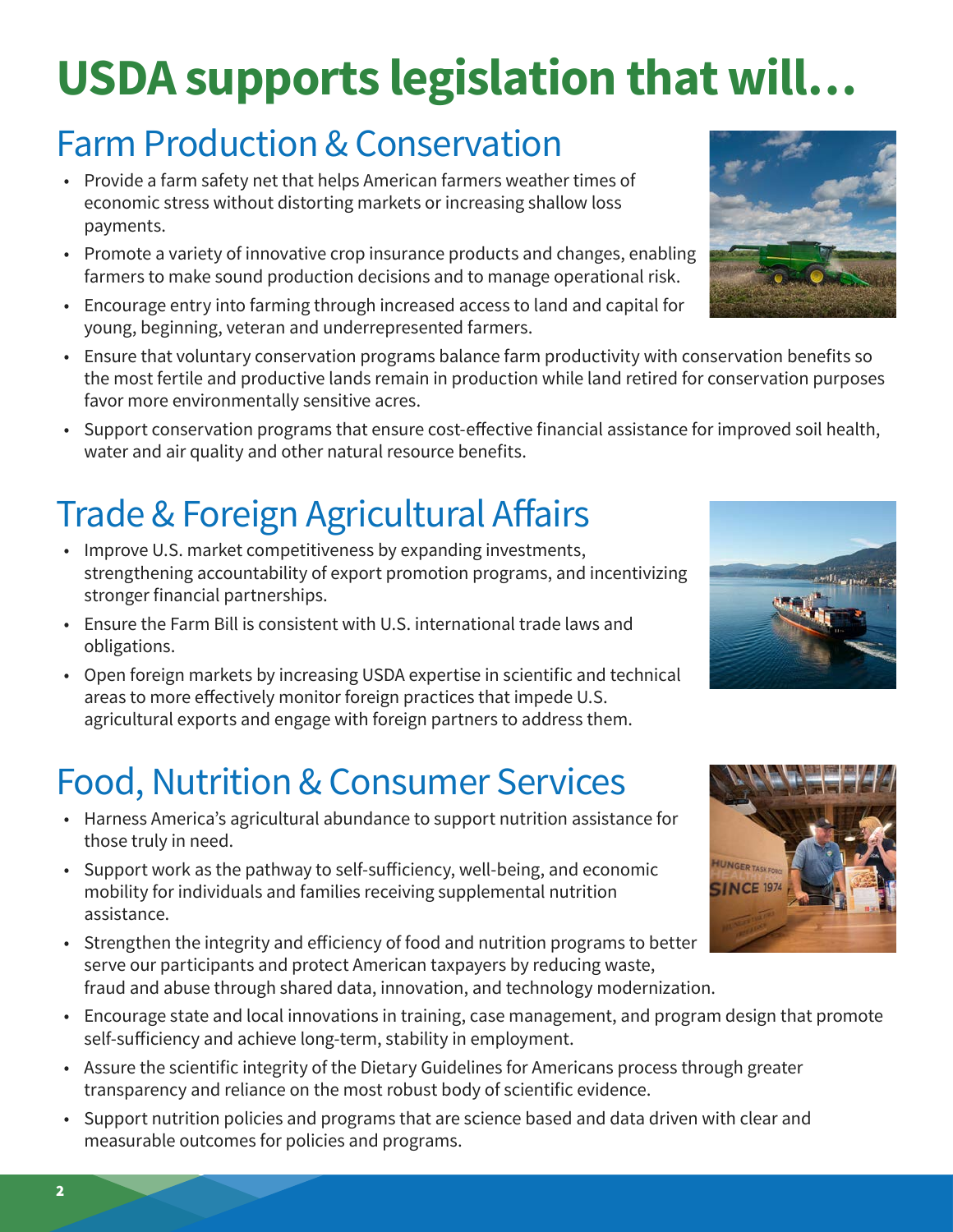#### Marketing & Regulatory Programs

- Enhance our partnerships and the scientific tools necessary to prevent, mitigate, and where appropriate, eradicate harmful plant and animal pests and diseases impacting agriculture.
- Safeguard our domestic food supply and protect animal health through modernization of the tools necessary to bolster biosecurity, prevention, surveillance, emergency response, and border security.
- Protect the integrity of the USDA organic certified seal and deliver efficient, effective oversight of organic production practices to ensure organic products meet consistent standards for all producers, domestic and foreign.
- Ensure USDA is positioned appropriately to review production technologies if scientifically required to ensure safety, while reducing regulatory burdens.
- Foster market and growth opportunities for specialty crop growers while reducing regulatory burdens that limit their ability to be successful.

#### Food Safety & Inspection Services

- Protect public health and prevent foodborne illness by committing the necessary resources to ensure the highest standards of inspection, with the most modern tools and scientific methods available.
- Support and enhance FSIS programs to ensure efficient regulation and the safety of meat, poultry and processed egg products, including improved coordination and clarity on execution of food safety responsibilities.
- Continue to focus USDA resources on products and processes that pose the greatest public health risk.

### Research, Education & Economics

- Commit to a public research agenda that places the United States at the forefront of food and agriculture scientific development.
- Develop an impact evaluation approach, including the use of industry panels, to align research priorities to invest in high priority innovation, technology, and education networks.
- Empower public-private partnerships to leverage federal dollars, increase capacity, and investments in infrastructure for modern food and agricultural science.
- Prioritize investments in education, training and the development of human capital to ensure a workforce capable of meeting the growing demands of food and agriculture science.
- Develop and apply integrated advancement in technology needed to feed a growing and hungry world.